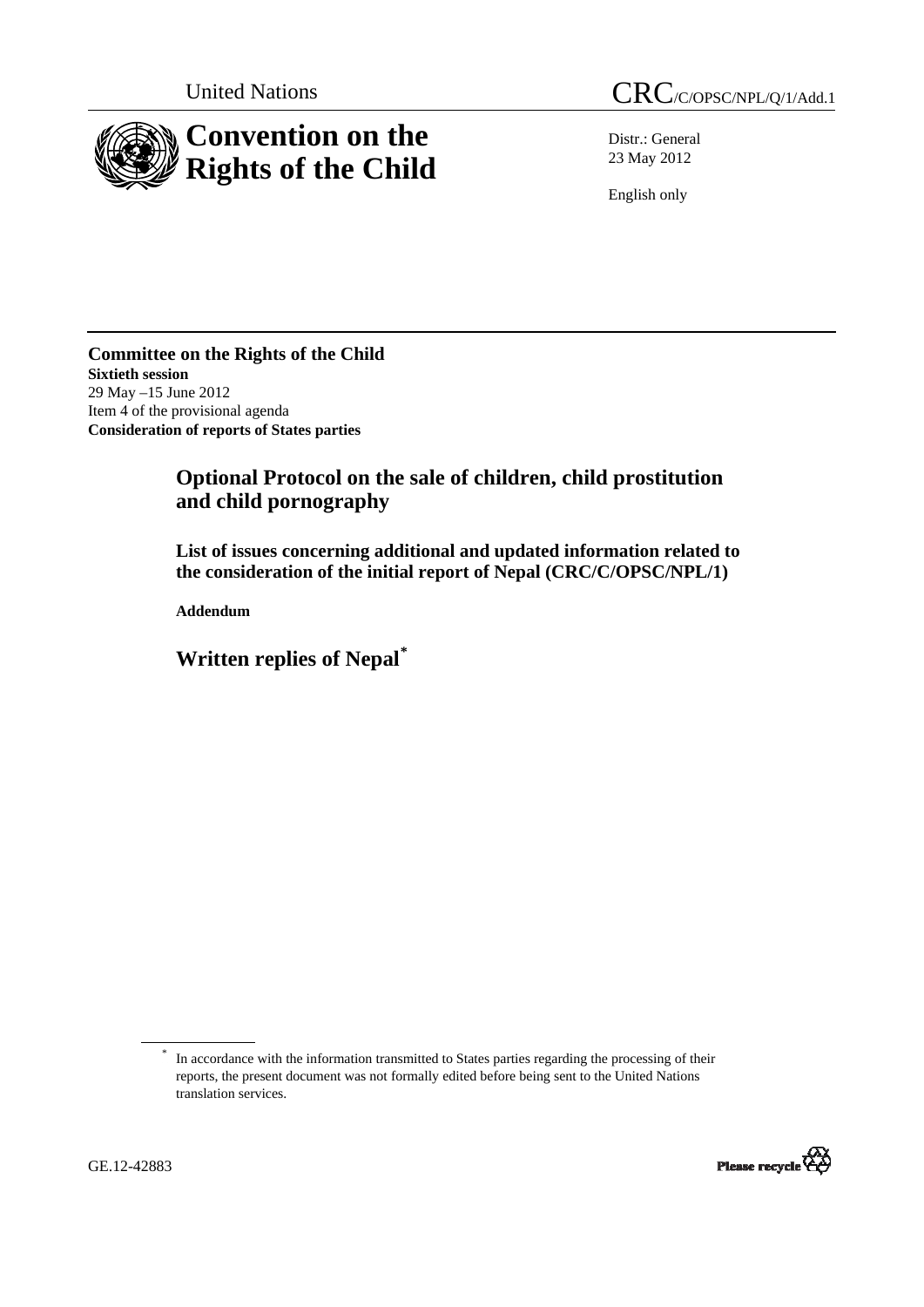## **Reply to the issues raised in paragraph 1(a), (b) and (c) of the list of issues (CRC/C/OPSC/NPL/Q/1)**

## **Situation of trafficking in persons in Nepal**

1. The National Human Rights Commission (NHRC) has received 39 complaints of disappearance and abduction during July 2009 to June 2010. The total number of complaints received during July 2008 to June 2009 was 112 and during July 2007 to June 2008 the number was 254. Moreover, during 2009 to 2010, a total of 1,606 women and children were intercepted from different boarder points; 207 women and children were rescued from sexual and labour exploitation within the country; 112 women were repatriated form India and the Gulf countries; 365 women and children were provided rehabilitation services; and 2,917 complaints were received for the missing women and children in Nepal. $<sup>1</sup>$ </sup>

## **Missing children**

2. In the Fiscal Year (FY) 2009/10 as many as 2,186 children were reported missing. Of them, 52 per cent were boys and 48 per cent girls. Nearly one third of the reported missing children were aged between  $14-16$  years.<sup>2</sup>

#### **Reported cases of trafficking**

3. The following table provides year-wise update to the reported cases of trafficking (*Reference to paragraph 69 of initial report (CRC/C/OPSC/NPL/1)*).

## Table 1 **Reported cases (with police) of trafficking**

|    |                                   | <b>Trafficking Survivors</b>     |        |      | Persons Accused of Trafficking |        |      |       |
|----|-----------------------------------|----------------------------------|--------|------|--------------------------------|--------|------|-------|
| SN | Year (Fiscal<br>Year AD/BS        | Trafficking<br>Cases<br>Reported | Female | Male | Total                          | Female | Male | Total |
| 1. | 2007/08<br>$(2064/65 \text{ BS})$ | 123                              | 120    | 25   | 145                            | 114    | 56   | 170   |
| 2. | 2008/09<br>$(2065/66 \text{ BS})$ | 139                              | 179    | 18   | 197                            | 143    | 58   | 201   |
| 3. | 2009/10<br>$(2066/67 \text{ BS})$ | 161                              | 182    | 11   | 193                            | 171    | 63   | 234   |
| 4. | 2010/11<br>$(2067/68 \text{ BS})$ | 183                              | N/a    | N/a  | N/a                            | N/a    | N/a  | N/a   |

*Source:* Women and Children Service Directorate, Nepal Police, 2011 and Trafficking in Persons Especially on Women and Children in Nepal, National Report 2009-2010, Office of the Special Rapporteur on Trafficking in Women and Children (OSRT), NHRC, p.13

4. The Office of the Attorney General filed and pleaded in 27 cases of human trafficking in FY 2010/11 and 39 cases in FY 2009/10. Of them, 30 cases have been decided by the Supreme Court and 36 cases are under consideration. Of the decided cases, in six cases the accused were convicted.<sup>3</sup> Appellate Attorney's Offices filed and pleaded in 86 cases of human trafficking in FY 2010/11 and 55 cases in FY 2009/10. Of them, 90

 $1$  Trafficking in Persons Especially on Women and Children in Nepal, National Report 2009-2010, Office of the Special Rapporteur on Trafficking in Women and Children (OSRT), NHRC, p.11.

<sup>&</sup>lt;sup>2</sup> Ibid., p. 19.

 $3$  Annual Report of the Attorney General, FY 2010/11, p.30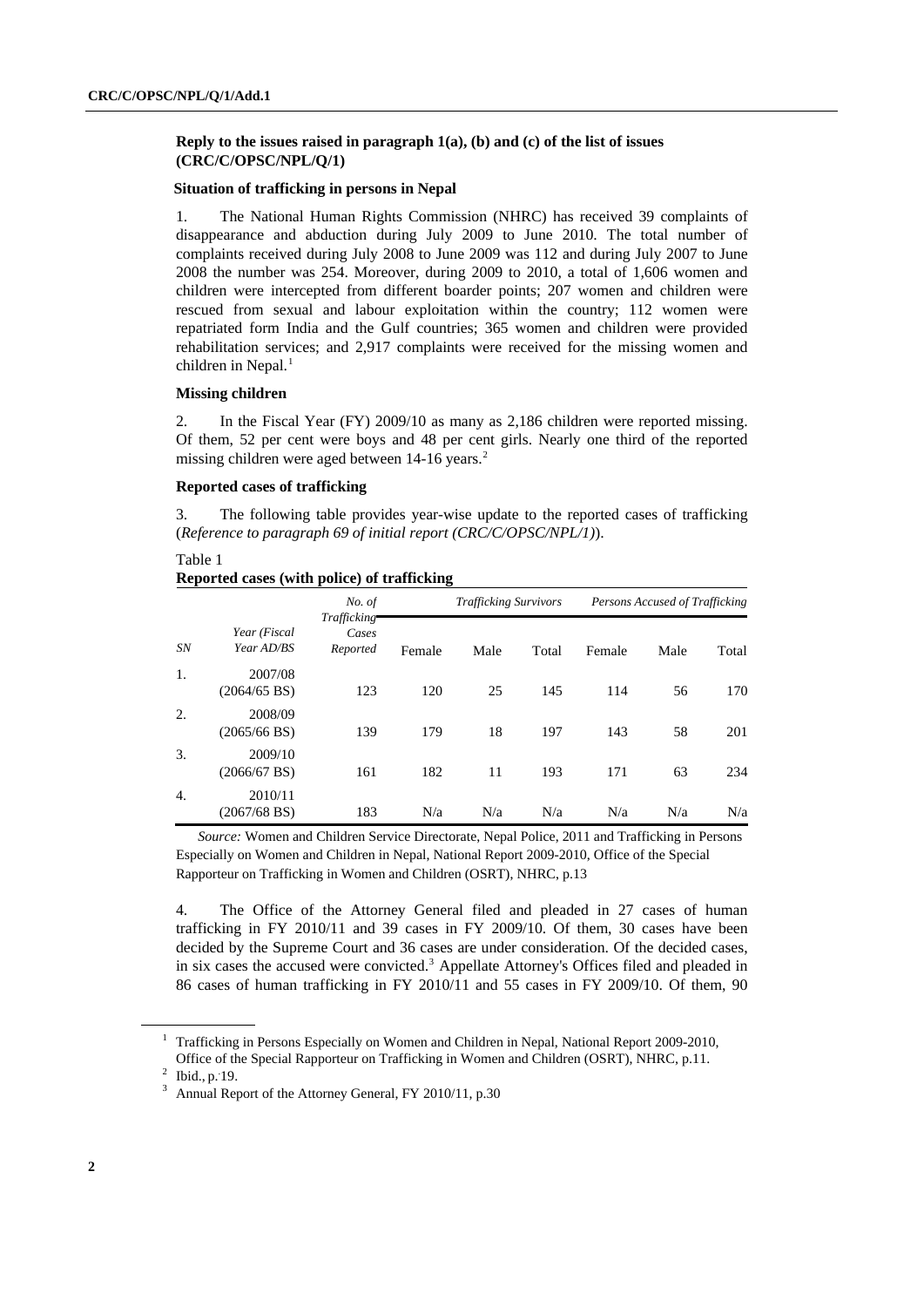cases have been decided by courts. Of the decided cases, in 43 cases the accused were convicted.<sup>4</sup> Likewise, the District Attorney's Offices filed a total of 508 cases of human trafficking in the courts (in which 153 women and 52 children were appeared victimized). The preliminary investigation revealed that five children were found involved in crime. Likewise, 106 women were also found involved in human trafficking cases<sup>5</sup>. The following table presents cases (of human trafficking) filed in the courts as well as the number of cases decided and the number of cases under consideration in respective courts.<sup>6</sup>

## Table 2 **Cases filed in the courts**

|             |  | Office of the Attorney | General | Appellate Attorney's Office |         |  |                                                           |  | District Attorney's Office |    |
|-------------|--|------------------------|---------|-----------------------------|---------|--|-----------------------------------------------------------|--|----------------------------|----|
| Cases       |  | Decided                |         |                             | decided |  | $i$ ii iii iv v $vi$ i ii $1$ Iii $Iv$ v $vi$ i ii iii iv |  | decided                    | V1 |
| Trafficking |  |                        |         |                             |         |  | 66 6 2 22 30 36 141 43 47 0 90 51 301 97 59               |  | 1 157 144                  |    |

*(Notes: (i)= case filed, (ii)= accused convicted, (iii) (accused) freed,( iv) others,( v) total and (vi) number of cases under consideration of the court)* 

## **Child survivors of trafficking**

5. The following table provides data on child survivors of trafficking received from the Women and Children Service Directorate of Nepal Police and the Office of the Attorney General:

#### Table-3:

#### **Recorded cases of child trafficking survivors**

|           | As per the Record of the Office of Attorney | General                     |        | As per the Record of the Women and<br>Children Service Directorate of Nepal<br>Police |
|-----------|---------------------------------------------|-----------------------------|--------|---------------------------------------------------------------------------------------|
| Year      | Number                                      | % out of total<br>survivors | Number | % out of total<br>survivors                                                           |
| 2007/2008 | 24                                          | 12.5                        | 35     | 24.1                                                                                  |
| 2008/2009 | 6                                           | 4.3                         | 87     | 44.2                                                                                  |
| 2009/2010 | 45                                          | 16.0                        | 63     | 32.6                                                                                  |

*Source:* Trafficking in Persons Especially on Women and Children in Nepal, National Report 2009-2010, Office of the Special Rapporteur on Trafficking in Women and Children (OSRT), NHRC, p.18

#### **Sexual violence against children**

6. A total of 160 cases of sexual exploitation and abuse of children were reported in 2009. A total of 172 children (167 girls and 5 boys) were reportedly victimized. Out of 160 cases, only 87 cases were filed in the court (of them, 25 cases have been decided by the court and the remaining 62 cases are *sub judice*).

<sup>4</sup> Ibid., p.47.

<sup>5</sup> Annual Report of the Attorney General, FY 2010/11, p. 66.

 $6$  Ibid., pp.10-11.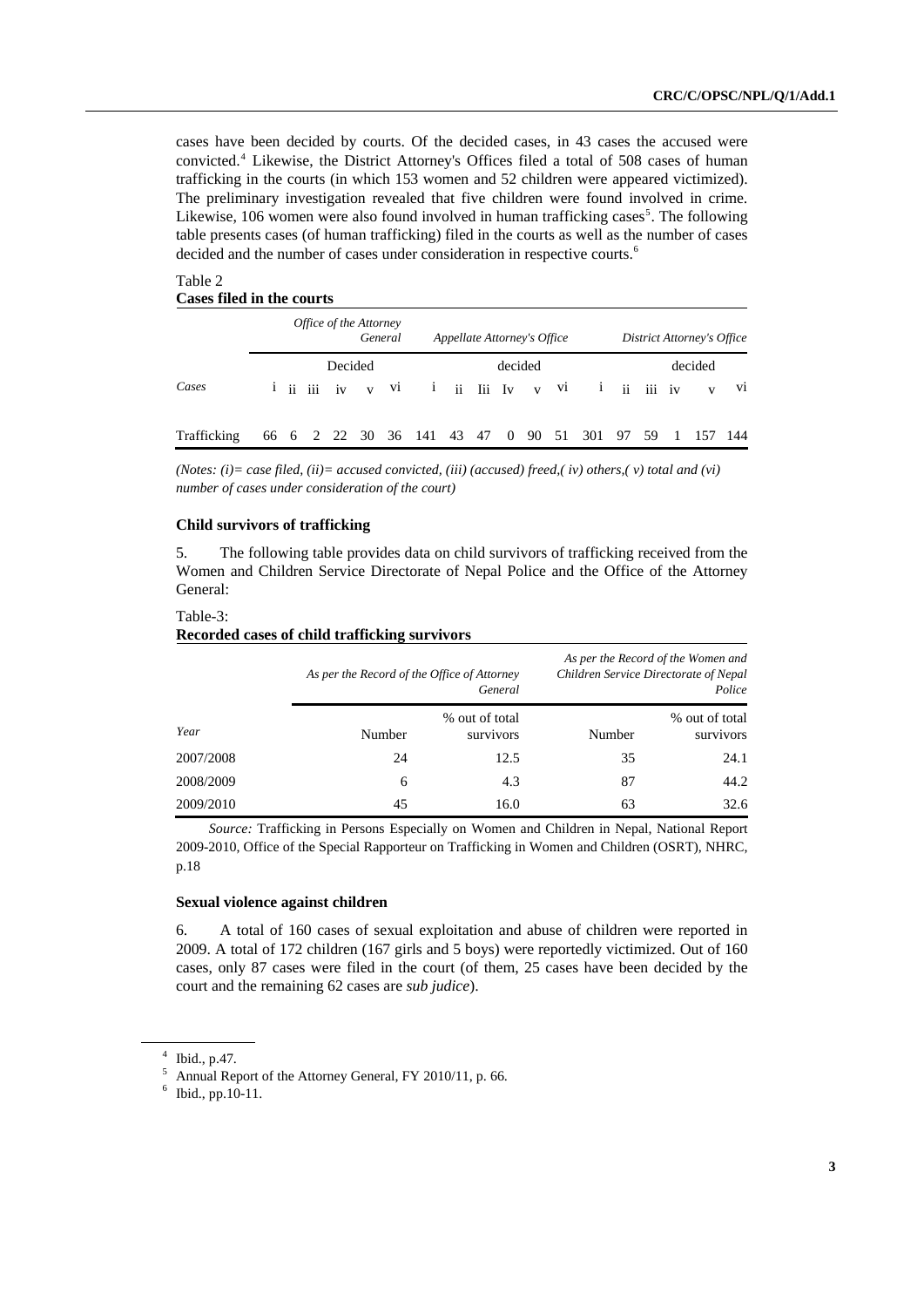7. The Police Office is authorized to take up the cases, carry out investigations and submit them to the Government Attorney's office for prosecution.

## **Reply to the issues raised in paragraph 2 of the list of issues**

8. The Council of Ministers has endorsed the draft bill on Children's Act, 2068 (2012) submitted by the Ministry of Women, Children and Social Welfare (MoWCSW). The draft bill will replace the Children's Act 1992. The Government of Nepal (GoN) is in the process of forwarding it to the Legislature-Parliament for its consideration. The draft bill defines the age of children as below 18 years which is compatible with the Convention on the Rights of the Child and its Optional Protocols.

9. The draft bill on Children's Act (2012) has incorporated various rights of the children. They include--rights to live a dignified life; rights to a name, nationality and identity; rights against discrimination; rights to live with parents and meet with them (in case of a child is separated with his or her parents); rights to protection; rights to express views; rights to freedom of expression and rights to information; rights to form Children's Club, Groups or Association; rights to privacy; rights of the children with disabilities; rights to health, accessing health services and social security; rights to recreation, play, and participate in cultural activities; and rights to education, among others.

10. In addition, legislation such as Human Trafficking (Control) Act, 2007 and Domestic Violence (Control and Punishment) Act, 2009 have defined children as human being under the age of 18 years and provided additional safeguards for protection of the rights of the children.

#### **Reply to the issues raised in paragraph 3 of the list of issues**

11. The Section 3 of Human Trafficking (Control) Act, 2007 criminalizes sale and trafficking of human being that covers trafficking of children, for any purpose and such act is penalized by the law. Furthermore, 'sale and trafficking' is defined in Section 4 of the Act as (i) selling and buying a person for any purpose; (ii) forcing someone into prostitution, with or without taking financial or benefit of any kind; (iii) removing or taking out human organ except subject to the provision of prevailing law; and (iv) engaging in prostitution. Likewise, Section 15 (1.b) of National Broadcasting Act, 1993 prohibits broadcasting of advertisement of pornographic materials and materials of similar nature through public media. Any act against this provision is punishable with one year imprisonment and a fine of NRs 10,000 (*Reference is made to paragraphs 181-184 of the initial report (CRC/C/OPSC/NPL/1)*).

12. The draft bill on Children's Act (2012) has incorporated provisions, in a separate chapter, for the protection of children against violence and sexual abuse. The definition of 'child sexual abuse' covers—engaging a child in real or stimulated pornographic materials and pictures; stimulating a child for sexual activities by means of words, actions and behaviours; engaging a child in sexual activities; and sexual exploitation of a child including involving him or her in prostitution and pornography. The draft bill has made such offences punishable.

#### **Reply to the issues raised in paragraph 4 of the list of issues**

#### **Revision of the National Plan of Action for Children**

13. The GoN conducted a mid-term review of National Plan of Action (NPA) for Children 2004/05 to 2014/15 in 2010 by inviting an independent team of experts and with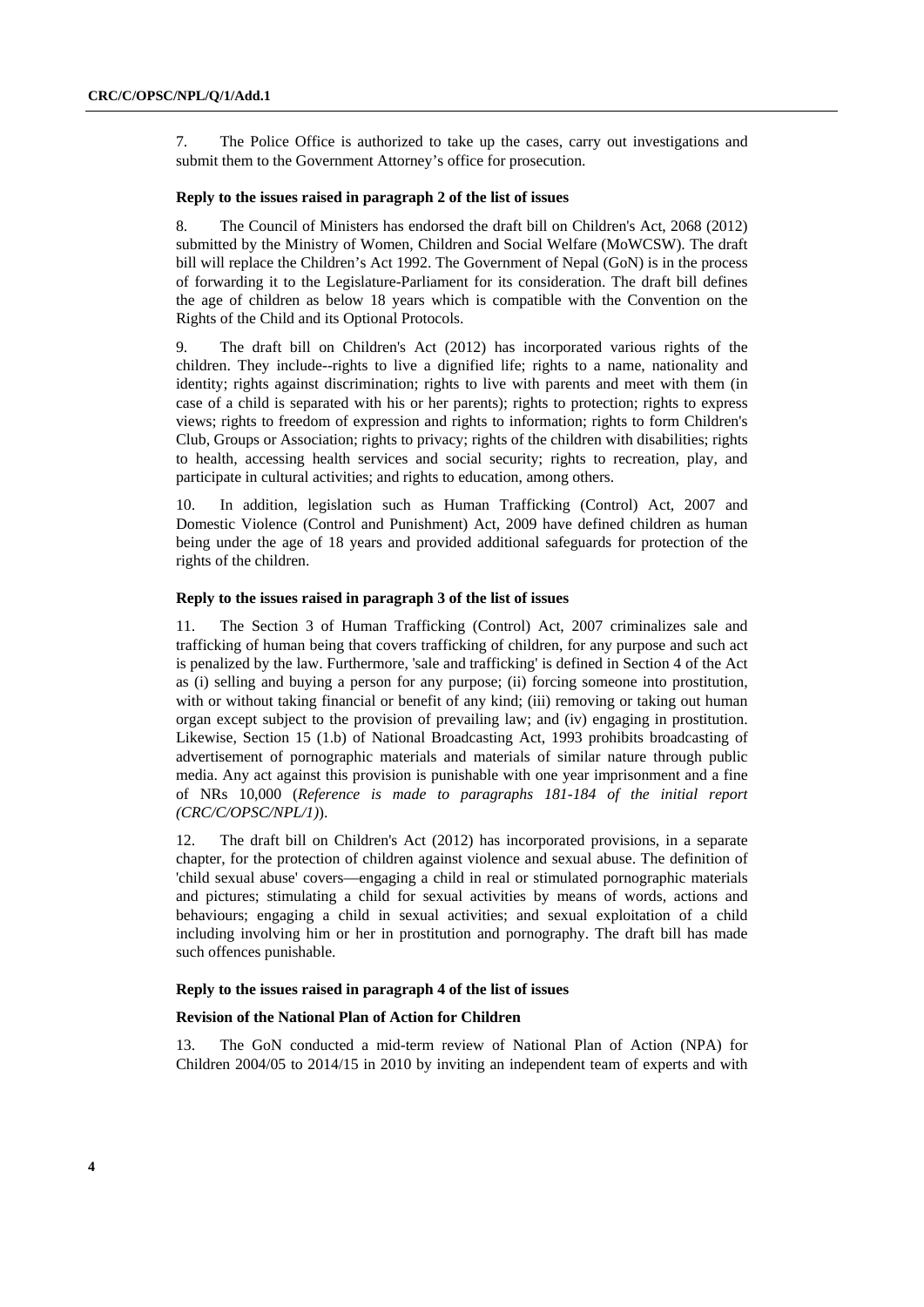technical support of UNICEF Nepal. The review team traced out some concrete results and made some recommendations<sup>7</sup> for the remaining period. The GoN has finalized the process of revising the NPA for Children and has submitted it to the Council of Ministers for its approval.

14. The NPA for Children has incorporated strategic plans under different thematic areas including promotion of the rights of the children, health, education, protection, and HIV and AIDS. The protection theme covers issues concerning protection of children from abuse, exploitation and violence and the following objectives have been set to address them:

- To protect children from all forms of sexual abuse and exploitation, sale and abduction by improving the existing laws, implementation of the legal provisions and raising awareness targeting the concerned groups;
- To eliminate traditional harmful practices that pushes women and girls into sexual exploitation;
- To ensure security and social protection of children who are rescued from sale and trafficking and from the situation of sexual exploitation by providing relevant services and support for their social rehabilitation; and
- To promote helpline/hotline like 'Save our Soul (SOS)' to provide emergency support to the children in need of protection and security.
- 15. The major activities (of the revised NPA for Children) include:
	- Effective implementation of policies to combat the sale of children and child trafficking considering it as a severe crime by 2015;
	- Provision of care and treatment to the victimized children and assurance of their rehabilitation by providing them education and skills development opportunities as well as by establishing Revolving Fund;
	- Raising of awareness in the community against the sale of children and trafficking;
	- Establishment of national, regional and international networks for collaborative action against the sale of children and trafficking; and
	- Activation of the process of tracing the missing children by expanding child helpline and 'Missing Child Alert' as a regional effort in South Asia by 2012.

16. The budget estimate for implementation of the activities under the revised NPA for Children is provided in Annex-1 of the present document.

## **Revision of the National Plan of Action against Trafficking in Children and Women for Sexual and Labour Exploitation**

17. The MoWCSW has completed the process of reviewing of NPA against Trafficking in Children and Women for Sexual and Labour Exploitation, in close collaboration with development partners and key stakeholders. The revised NPA has been approved by the Council of Ministers.

<sup>7</sup> The Review Team organized consultations with the representatives of Child Clubs and its Networks; working children; actors and stakeholders from different levels; concerned Ministries, policy makers and child rights professionals; and development partners (including the United Nations agencies, INGOs and international agencies). Based on these consultations, the review team developed its recommendations..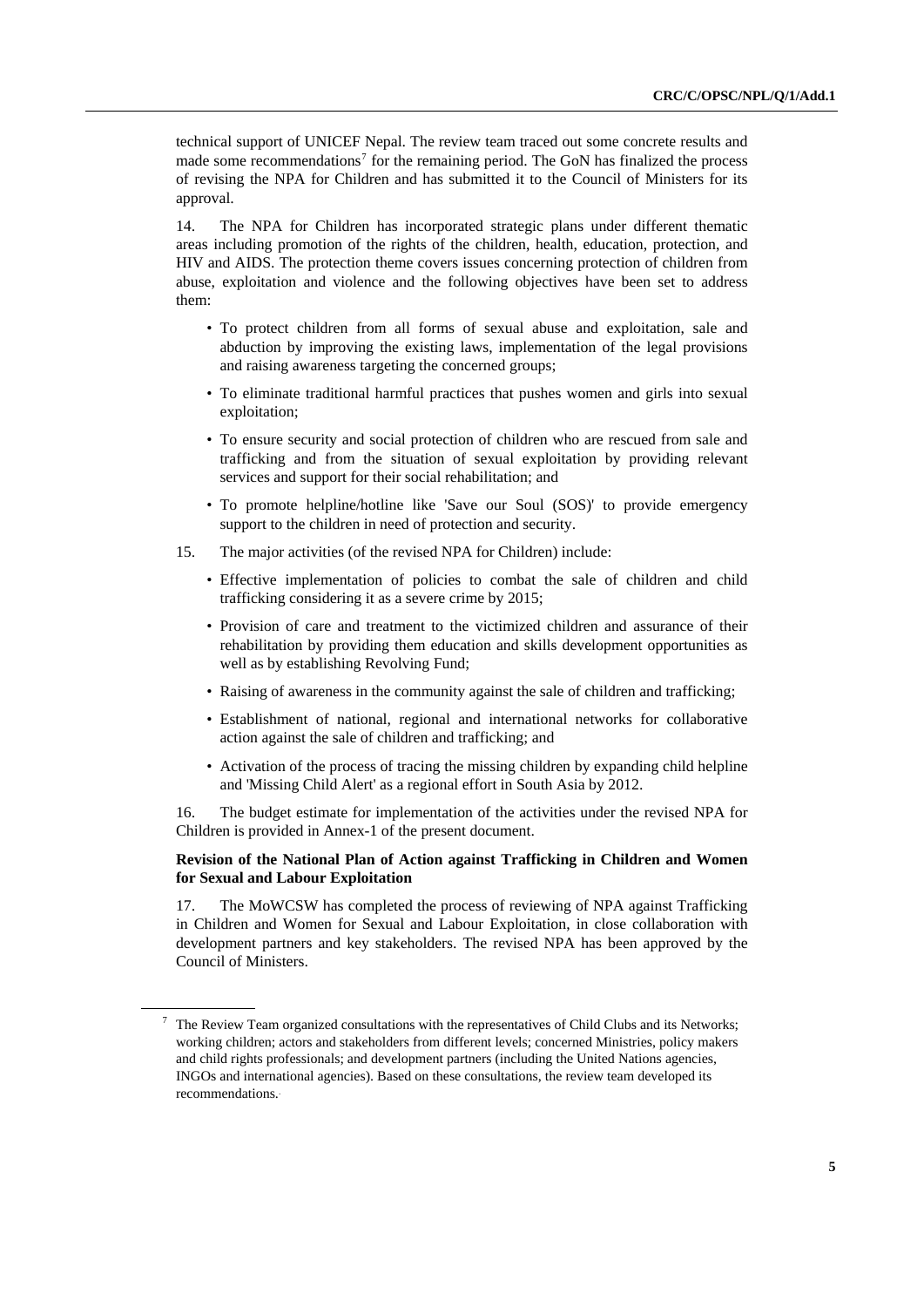18. The NPA has been formulated to control crimes related to human trafficking through effective implementation of Nepal's obligation to the international human rights instruments including Convention on the Elimination of all Forms of Discrimination against Women and the Convention on the Rights of the Child and the provisions of Human Trafficking (Control) Act, 2007 and its Regulation, 2008.

19. In the process of revising the NPA, the MoWCSW organized consultations in five development regions with concerned government agencies, NGOs and experts. The revised NPA, which would be for a period of 10 years, has incorporated the outcomes of such discussions, interactions and suggestions. The revised NPA has incorporated the following objectives:

- To adopt measures to control human trafficking within and across the country by having wider definition;
- To strengthen the mechanisms and structures that are responsible for effective prevention of human trafficking;
- To enable the capacity of concerned agencies mandated to control human trafficking and support the organizations working to combat human trafficking;
- To implement activities for family care and support and social protection targeting the most marginalized and deprived communities;
- To ensure coordination, support and collaboration among the concerned agencies to address human trafficking as per the international and regional commitments expressed by the country;
- To ensure access to justice by eliminating impunity by enforcing criminal justice system effectively and through applying appropriate legal processes to control human trafficking.

## **Revised National Master Plan on Child Labour**

20. The Ministry of Labour and Transport Management (MoLTM), in collaboration with International Labour Organization (ILO), reviewed and updated the National Master Plan on Child Labour in 2010 and has set a new target to eliminate worst forms of child labour by 2016 and other forms by 2020. The Master Plan has been harmonized with other NPA, in particular with the NPA for Children, NPA against Trafficking in Children and Women for Sexual and Labour Exploitation, and NPA against HIV and AIDS.

21. The budget allocation system of GoN is not solely based on the NPAs. However, the estimated budget in the NPAs provides a base for the Government to allocate budget for its periodic and annual plans.

#### **Reply to the issues raised in paragraph 5 of the list of issues**

22. The Central Child Welfare Board (CCWB), a statutory body created by the Children's Act, 1992, is mandated with 'the overall responsibility of ensuring realization of the rights of children of Nepal. While fulfilling its mandated roles, CCWB works in collaboration and coordination with the government bodies, development partners and civil society organizations to meet the State's obligations towards children's rights progressively as per the Convention standard. This is further ensured by the membership in the board of CCWB, where Ministry of Women, Children and Social Welfare; Ministry of Education; Ministry of Health and Population; National Planning Commission; and Department for Women and Children are represented as members. The board of CCWB is chaired by Minister of the MoWCSW. The CCWB has District Child Welfare Board (DCWB) as its district chapter in all 75 districts (*Reference is made to paragraph 99 of the initial report*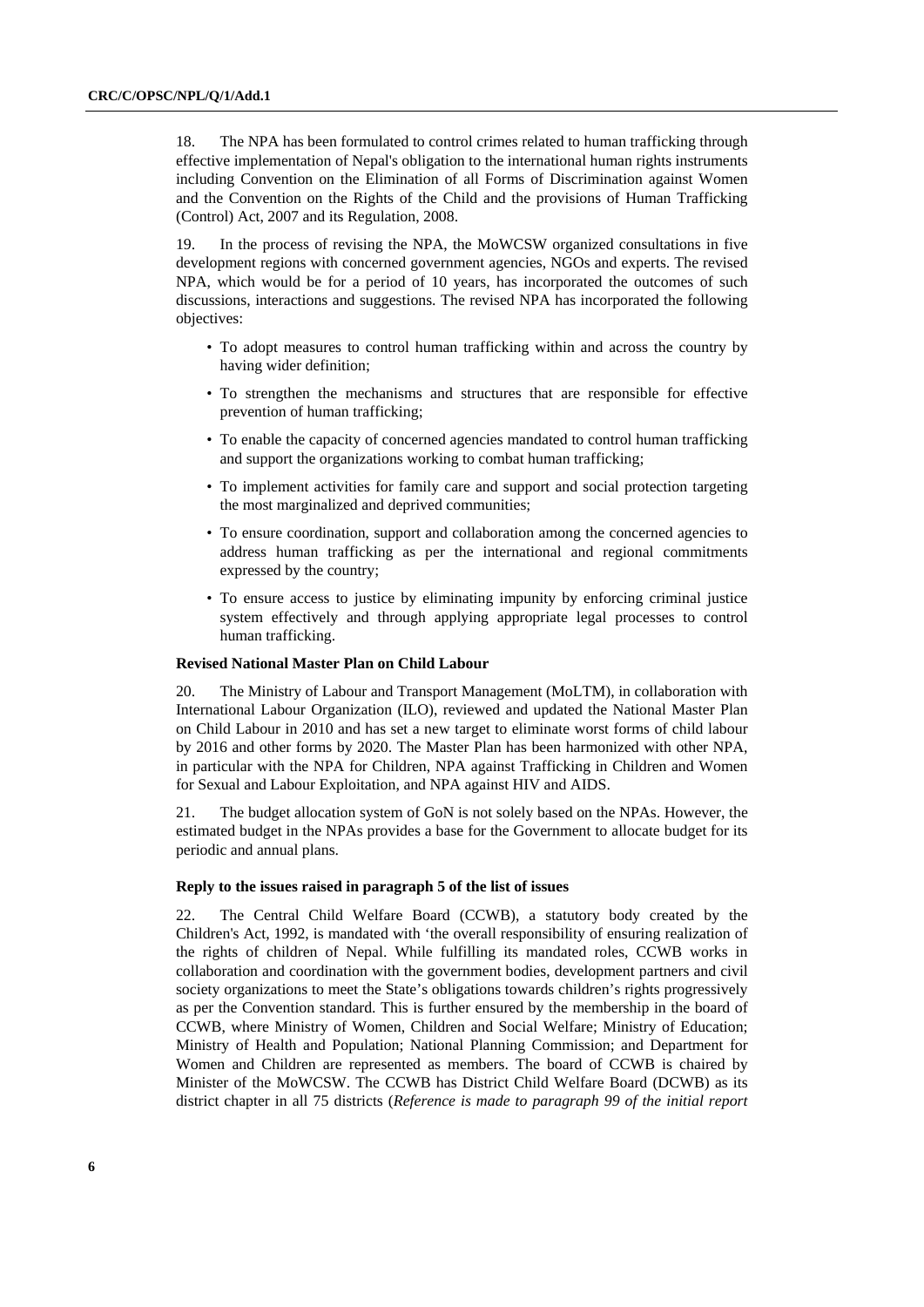*(CRC/C/OPSC/NPL/1)*). DCWB in the district is mandated to coordinate with the government line agencies as well as development partners and civil society organizations to promote rights of the children and liaison with district and community based child protection mechanisms. The CCWB at the centre and DCWBs at the districts are collecting data regarding realization of children's rights as well as violations of children's rights and are publishing annual reports on the situation of children.

23. The Government has taken an executive decision to expand the scope of Women Development Department (WDD) under the MoWCSW by changing its name as 'Department for Women and Children (DWC)' and provided additional responsibility in promotion and protection of children's rights. Accordingly, the 'Women Development Office (WDO)' in the district is now named as 'Office for Women and Children' and entrusted with the responsibilities of looking after children's issues and implementing programmes and projects in the district for children's wellbeing and empowerment. The Office for Women and Children and the DCWB are coordinating among them and are complimenting to each others' functions. Though they might look parallel institutions, one is more focused on implementation of the programmes and projects to fulfill children's rights recognized under the existing legislation and the other is responsible for coordinating among actors and stakeholders, monitoring the situation of children and identify gaps, and recommend for policy formulation.

24. The MoWCSW has initiated internal discussions on re-defining roles and functions of the Department for Women and Children and the Women and Children Offices in the districts with the objectives of effectively incorporating child protection into their mandates and programmes.

## **Reply to the issues raised in paragraph 6 of the list of issues**

25. The Government of Nepal has taken several strategies for prevention of offences of child trafficking, child prostitution and pornography. They include-(i) formulation of law and ensuring law enforcement measures; (ii) developing community based institutional mechanisms (i.e. Village Child Protection Committees-VCPC) and supporting community based structures (i.e. Para Legal Committees-PLC, Women's Groups and Children's Clubs); (iii) expanding educational opportunities to girl children by providing scholarships; (iv) vocational training and income generation opportunities to adolescent girls and their families; (v) awareness-raising among the targeted groups; and (vi) introducing and expanding social protection plans targeting the most vulnerable group and families.

26. The working policy of the Three Year Plan Approach Paper (2010/11 to 2012/13) aims to:

(a) Expand effective targeted programmes in all districts in order to rescue, rehabilitate and protect the vulnerable or risk-prone children;

(b) Adopt a policy to protect children at risk and establish child protection centres at regional level.

27. A total of 42 incidents of discrimination (victimizing 24 girls and 18 boys) were reported in 2010. Likewise, a total 57 incidents of violence and torture (victimizing 22 girls and 35 boys) were reported in the same year. A total 12 cases of caste based discrimination were recorded and reported in 2010 and 12 children (7 girls and 5 boys) were victimized.<sup>8</sup>

<sup>&</sup>lt;sup>8</sup> The State of Children of Nepal 2010, CCWB, pp.34 and.21.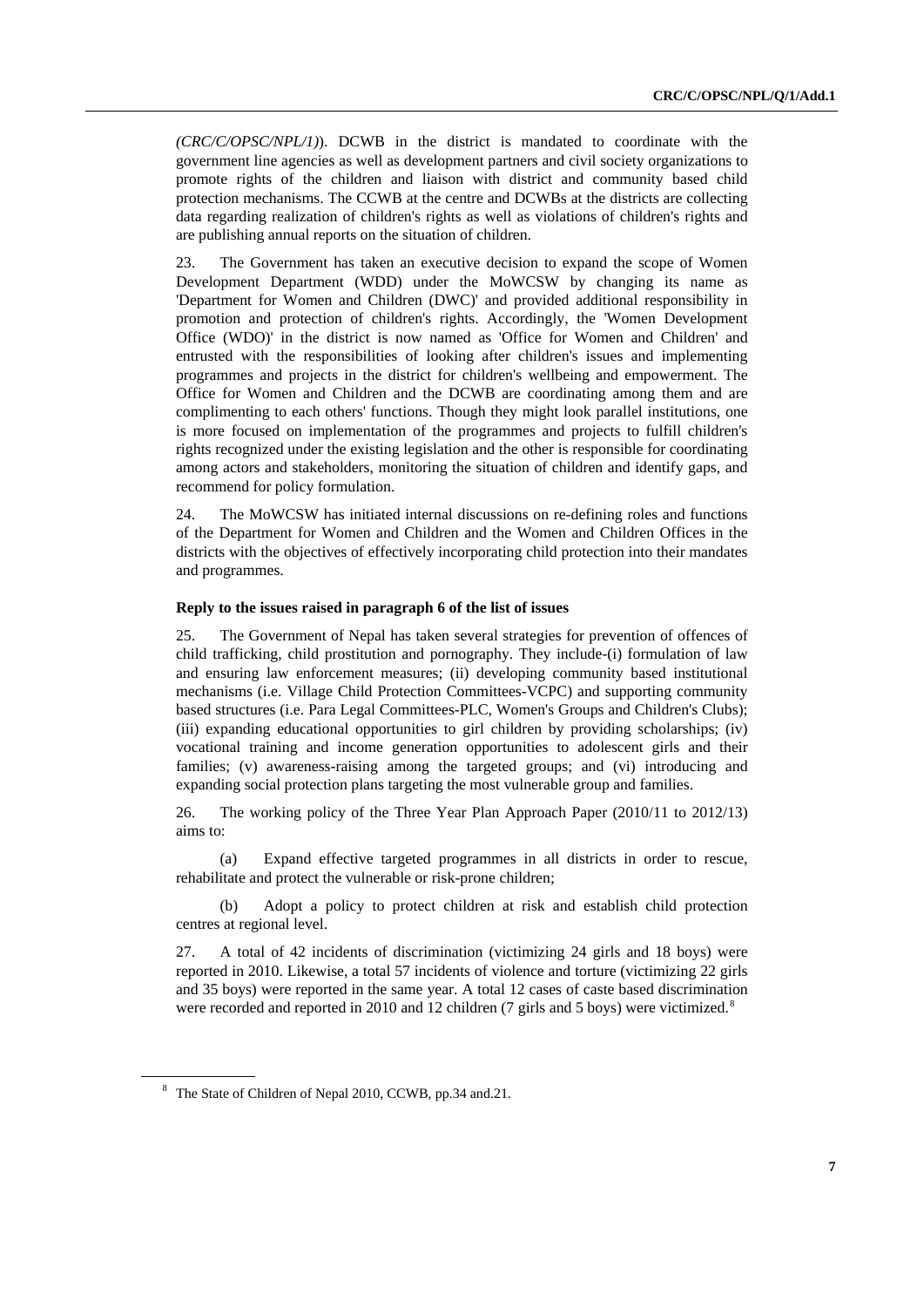28. The Women and Children Service Center (WCSC) as well as Community Police Centers under Nepal Police run programs to educate masses on the violence against children. The WCSCs in all districts are providing support to the children that are victim of child marriage, forced marriages, trafficking, child labour, child sexual abuse, domestic violence and other sorts of harms. The WCSCs are working in coordination with district level line agencies, child focused organizations and local NGOs to provide referral services to victimized children of different forms of rights violations. Many development partners are supporting this initiative of Nepal Police.

29. Domestic Violence (Offence and Punishment) Act, 2009 and its Regulation, 2009 have specific measures to control violence occurring within the family and for matters connected therewith, make such violence punishable, and provide protection to the victims of violence.

30. The GoN has framed Gender Based Violence Elimination (Operation) Rules, 2009 to offer assistance to the victimized women and girls. Moreover, it has forwarded a draft bill on Sexual Harassment in Workplace to the Legislature-Parliament for its consideration.<sup>9</sup> It has also framed a "Guideline for Controlling Sexual Harassment against Working Women" to protect female workers employed in 1,200 Cabin and Dance Restaurant and Massage Parlors (*Reference is made to paragraph 77 of the initial report (CRC/C/OPSC/NPL/1)*).

31. The GoN had declared 2010 as the year for ending discrimination and violence against women and children. A national plan of action has been prepared to prevent and respond to different forms of violence committed against children and women. A nationwide campaign was run to raise awareness among the general masses on the issue. The GoN has established 'Gender Empowerment Coordination Unit' under the Office of the Prime Minister and Council of Ministers (OPMCM) and an inter-Ministerial 'Gender Empowerment Coordination Committee' has been formed under the leadership of the Chief Secretary. Likewise, Women Empowerment District Coordination Committees have been formed under the leadership of Chief District Officer (CDO) in all 75 districts.

32. The GoN has implemented programmes including social protection allowances and scholarships for the section of the society who suffered from caste based discrimination in the past. It has established institutional mechanisms at central and district levels to address the issues related to caste based discrimination and promoting rights of *Dalit* community. Many NGOs are implementing programmes for eradicating caste based discrimination at the community level. Likewise, several community-based groups (i.e. Women's Groups and Children's Clubs) are also raising awareness and implementing programmes to address the issue in the community.

33. The GoN has established 1,051 Village Child Protection and Promotion Sub-Committees (previously known as VCPC) and 46 District Child Protection and Promotion Sub-Committees (previously known as District Child Protection Committee-DCPC)<sup>10</sup> with the responsibility of promoting child rights and protecting children against any sorts of harms. Likewise, it has been supporting a network of more than 979 PLCs established and functional in 59 districts and communities. And, efforts are currently underway to expand them to the remaining 16 districts. The PLCs are engaged in raising awareness on issues concerning women and children's rights; provide immediate and front line support to victims and facilitate the referral of cases to relevant authority at the district. The PLCs receive approximately 10,000 cases per year related to different forms of violence

<sup>9</sup> Economic Survey, FY 2010/11, Ministry of Finance, p.229.

<sup>&</sup>lt;sup>10</sup> The State of Children of Nepal 2011, CCWB, p.140.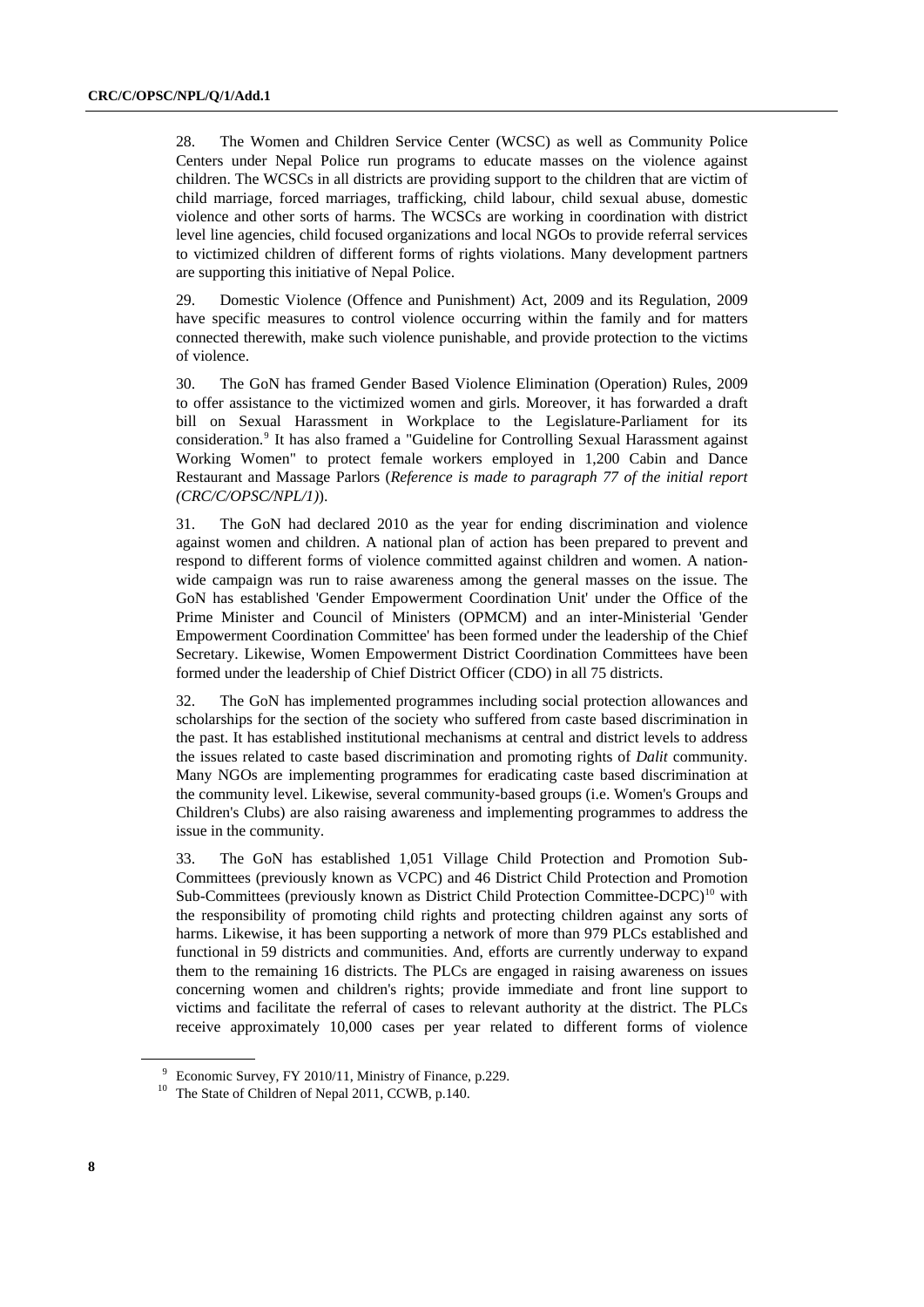committed against women and children.<sup>11</sup> The community-based child protection mechanisms are also supporting, among others, to report the cases; assist the victimized children and families to lodging complaints; assist in rehabilitation process; and claiming rights on behalf of victimized children and families.

34. One of the working policies of the Three Year Plan 2010-2013 is to promote the concept of child friendly local governance. The working policy states—"(i) Emphasis will be given to child friendly local governance while promoting the concept of child friendly schools, services, local government and communities, and (ii) Programmes will be implemented with a view to fulfilling the commitments made by the government towards the Convention on the Rights of the Child and its Optional Protocols as well as other international and regional instruments".

35. The Ministry of Local Development (MoLD) has been implementing Child Friendly Local Governance (CFLG) programmes that incorporate components of child survival, child development, child protection and meaningful participation of children. The CFLG National Strategic Framework and Guidelines have been adopted by the GoN and efforts are underway to declare 'Child Friendly Village Development Committees (VDCs), Municipalities and Districts' by attaining the minimum indicators set. The CFLG initiative aims at handing over responsibilities for promotion of the rights of the child and protection of children to Local Bodies (i.e. VDCs, Municipalities and District Development Committees-DDC) as these bodies are close to the children, their families and communities. The GoN has adopted a policy of earmarking at least 10 per cent out of the 'block grant' (capital grant) for funding projects for children (promotion of children's rights, empowering children and ensuring child protection). It has authorized VDCs to allocate up to 25 per cent of their capital grants for programmes that directly support the fulfillment of children's rights and empower children, women and socially excluded groups and of the criteria set by CFLG National Strategic Framework and Guidelines.

#### **Reply to the issues raised in paragraph 7 of the list of issues**

36. The GoN has considered a twofold policy of providing care and welfare services to children deprived of family environment (i) improving the standards of institutions (Childcare Homes), and (ii) executing family and community based alternative care plans including Foster Care. The MoWCSW has formulated the Comprehensive Standard for Operation and Management of Residential Child Care Homes and the Standard has been approved by the Council of Ministers. As mandated bodies, the CCWB at the central level and DCWB in the district have been conducting annual monitoring and reviewing of the Child Care Homes across the country to ensure better care and protection of children.

37. The Three Year Plan 2010-2013 has adopted the strategies of promoting alternative models of care for children without parental care and children who are at risk.<sup>12</sup> The GoN has initiated a process of formulating policies for promoting alternative care models including Kinship Care, family preservation and support schemes, Foster Care and Sponsorship as well as domestic adoption and other forms of community based care models that are appropriate in the community context. Currently many new services in Nepal are being piloted to provide alternative care to children without parental care. For example Peer Group Homes, Independent Living Arrangements, Foster Care, Kinship Care, and Day Care Centers have been successfully piloted. Many of these services are run by child focused

 $11$  UNICEF Nepal, 2011.

<sup>&</sup>lt;sup>12</sup> The plan of formulating policy for alternative care models is being continued from the Three Year Interim Plan period 2007-2010.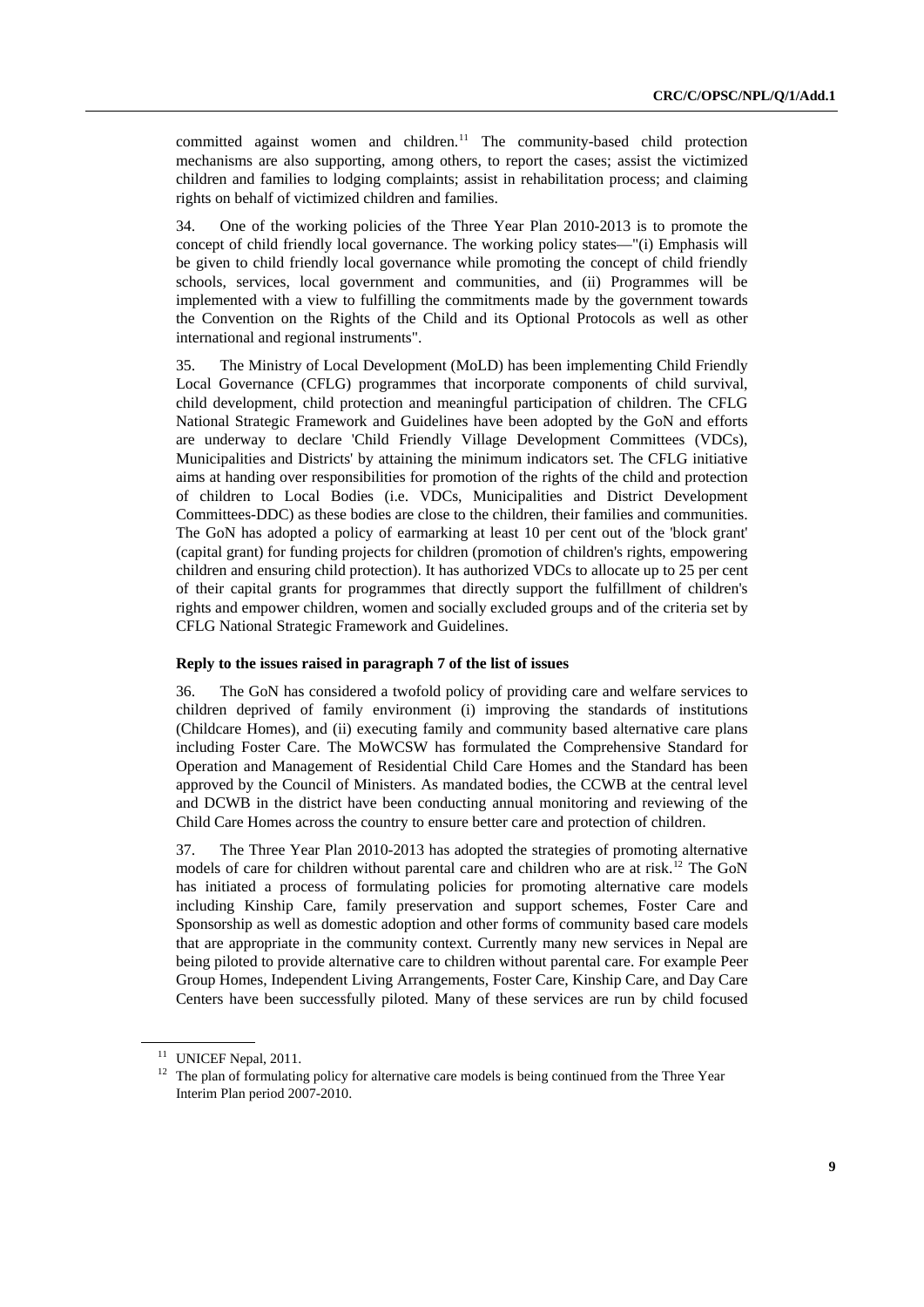organizations by mobilizing resources internally and externally. The lessons learned from these efforts have been gathered to feed into the process of policy formulation and defining an overall goal for creating positive changes for ensuring the best interest of children who are in need of care and protection.

38. The bill on Children's Act (2012) has incorporated provisions regarding Family Support, Foster Care and Sponsorship and has outlined basic procedures to determine the best care option for the child who is in need of alternative care (*Section 50 of the draft bill*). Besides, there has been an increase in domestic adoption cases in response to the measures taken by the government to reimburse the fee to be paid in the Land Revenue Office during the time of registration of the child as per the existing legislation.

39. The GoN has adopted rules and procedures concerning adoption of Nepali children. These include (i) Terms and Conditions and Process for granting approval for Adoption (First Amendment), 2009, (ii) Inter-Country Adoption Management Committee (Formation) Order, 2010, and (iii) Terms and Procedures for Adoption of Nepalese Children by Foreign Citizen (Second Amendment), 2010. The GoN has framed rules for Enlisting of Foreign Agencies in the MoWCSW for the purpose of adoption. As such, the GoN has made changes in existing structures to ensure transparency in the adoption process and safeguard best interest of children to be sent for international adoption.<sup>13</sup>

40. The Inter-Country Adoption Management Committee has been established under the MoWCSW as the Central Authority for planning, and management of inter-country adoption. The Committee consists of nine members including a chairperson appointed by the GoN, and Joint Secretaries of MoWCSW, Ministry Home Affairs (MoHA), Ministry of Law and Justice (MoLJ), and Ministry of Foreign Affairs (MoFA) as members. A Child Specialist and a Child Rights Worker appointed by the MoWCSW and a representative of Child NGO Federation of Nepal also serve as members of the Committee whereas the Under Secretary (Law) of the MoWCSW is designated as Member-Secretary.<sup>14</sup> The Committee is mandated to<sup>15</sup> (i) formulate policy for inter-country adoption and submit them to the MoWCSW, (ii) develop longer term, short term and annual plan of action, (iii) investigate the cases of children for inter country adoption and make recommendation to the MoWCSW, (iv) gather necessary information of the person intending to adopt Nepali children, (v) monitor the Child Care Homes, and (vi) coordinate among concerned agencies and organizations. Likewise, the Committee is responsible to conduct studies and researches as well as to ensure protection of children from any sort of harms, abuses, exploitation, trafficking and abduction in the process of inter-country adoption.

41. A bill on Civil Code has been forwarded to the Legislature-Parliament. It contains detail provisions on adoption in general and inter-country adoption in particular. These reforms in the inter-country adoption process are aimed at making the process more rigorous and ensuring the best interest of children.

## **Reply to the issues raised in paragraph 8 of the list of issue**s

42. The Electronic Transactions Act, 2006 was enacted on 8 December 2006. The Act has two main aims (i) to make legal provisions for authentication and regularization of recognition, validity, integrity and reliability of generation, production, processing, storage, communication and transmission system of electronic records by making the transactions to

 $13$  As articulated in the Three Year Interim Plan 2007-2010.

<sup>&</sup>lt;sup>14</sup> Rule number 3 of Inter-country Adoption Management Committee (Formation) Order 2010.

<sup>&</sup>lt;sup>15</sup> Rule number 4 of Inter-country Adoption Management Committee (Formation) Order 2010 explains roles, duties and rights of the Committee.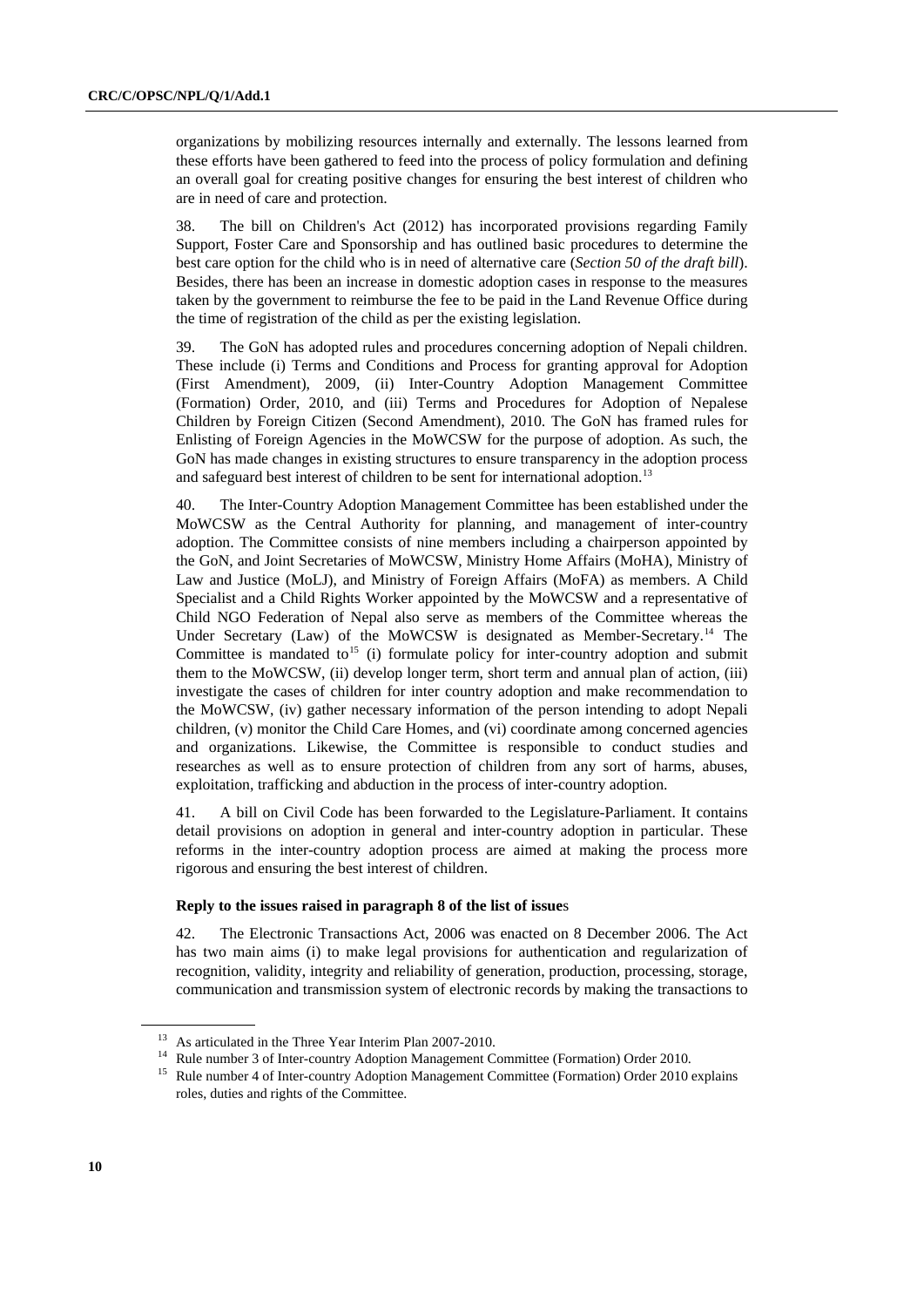be carried out by means of electronic data exchange or by any other means of electronic communications, reliable and secured; and (ii) to control the acts of unauthorized use of electronic records or of making alteration in such records through an illegal manner.

43. Section 47 of the Act, prohibits publication of illegal materials in electronic form. It provides that materials which are prohibited to publish or display by the prevailing legislation or which may be contrary to the public morality or decent behaviour or any types of materials which may spread hate or jealousy against anyone or which may jeopardize the harmonious relations subsisting among the peoples of various castes, tribes and communities' shall not be published. 'If any person publishes or displays any material in the electronic media including computer and internet which are prohibited to publish or display by the prevailing law or which may be contrary to the public morality or decency is liable to the punishment with the fine not exceeding one hundred thousand rupees or with the imprisonment not exceeding five years or with the both.'

44. The Electronic Transactions Act, 2006 does not specifically mention 'child pornography' or 'viewing and downloading of pornographic materials involving children' but has prohibited such acts mentioning them as 'illegal materials' and/or 'acts contrary to the public morality or decent behavior'.

#### **Reply to the issues raised in paragraph 9 of the list of issues**

45. Section 12 of the Human Trafficking (Control) Act, 2007 has explicitly mentioned that it is the responsibility of the GoN to rescue its citizen sold and/or trafficked to foreign land. The provision states that the GoN is to manage for rescue of any Nepali citizen sold in the foreign land.

46. The GoN is mobilizing its Embassy in India for immediate rescue of Nepali citizen who are trafficked to India in case any information (and/or complaint) is received. Moreover, the Embassy is providing necessary cooperation to Nepali and Indian organizations who are engaged in rescue and returning of Nepali citizens trafficked to India. The GoN has provided separate budget to the Embassy to establish an emergency support fund to serve the trafficked person (i.e. NRs 500,000 was given to the Embassy in FY 2011/012).

## **Reply to the issues raised in paragraph 10 of the list of issues**

47. *Deuki*: *Deuki Pratha* (*a traditional system in west of Nepal offering girl to a temple*) has been abolished in Nepal by Children's Act, 1992. This practice is no longer in existence.

48. *Jhuma*: Traditionally, 'the second son is sent to the Monastery to be a Monk and second daughter to be a Nun<sup>'16</sup> from Sherpa and Tibetan Buddhist families. The traditional system of sending the second daughter to be Nun is generally understood as *Jhuma.* The GoN has initiated a process of conducting situational analysis to find out the situation of *Jhuma* and develop intervention strategies accordingly.

49. *Kamlari*: The GoN has been successful in rehabilitating 27,000 households of freed *Kamaiya* and their children including *Kamlari* in five districts of Mid and Far-Western Terai till the end of 2010.

<sup>&</sup>lt;sup>16</sup> Sherpa, B(ST), 2011, The Sherpa Buddhist Nuns: Sociology of Happiness in Sherpa Buddhism, Rajyakranti Editor and Sherpa Research Centre, with the support from National Foundation for Development of Indigenous Nationalities, Lalitpur, Nepal, p.69.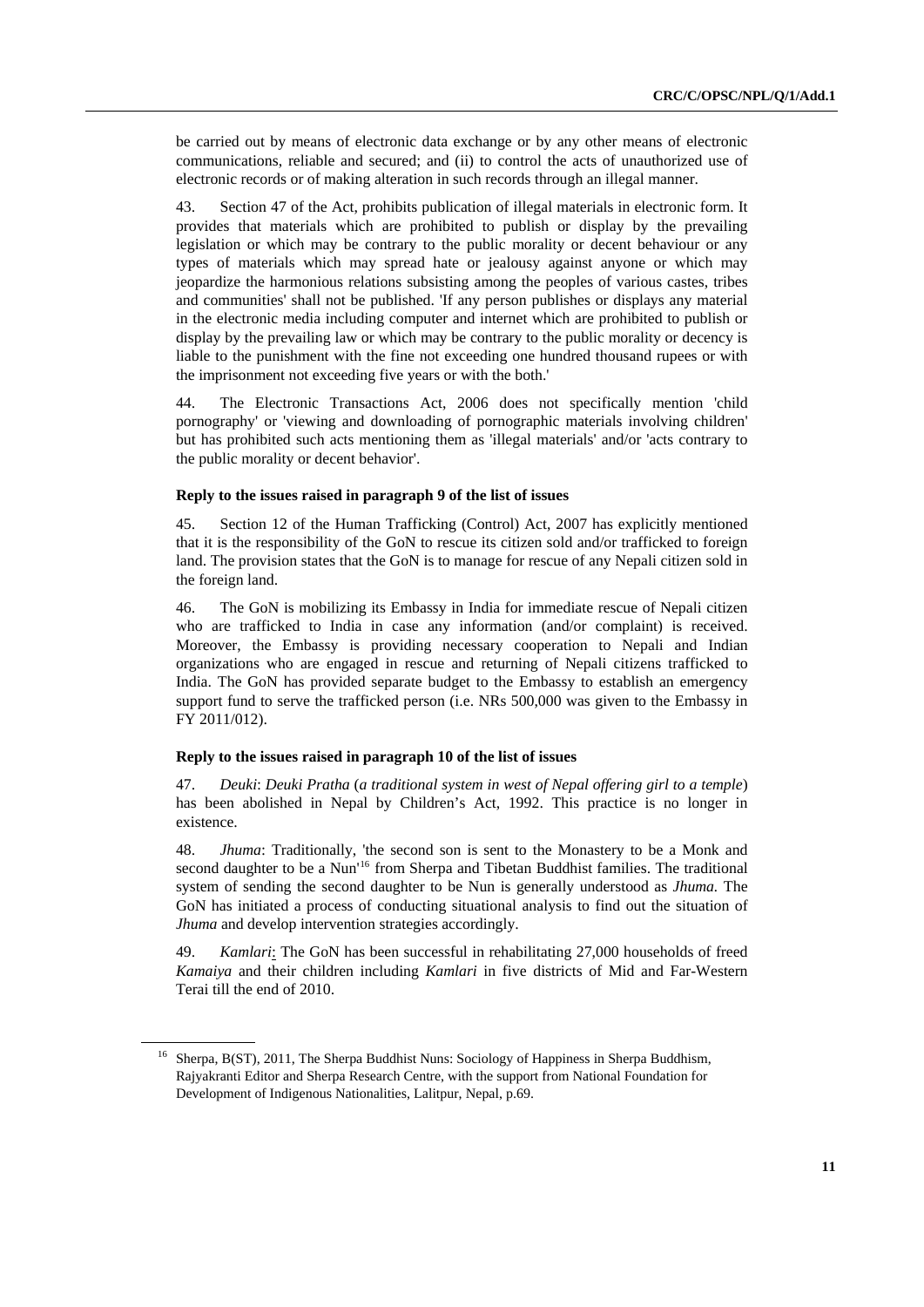50. The Supreme Court of Nepal had issued a directive order on 10 September 2006 to the Government to formulate law to protect *Kamlari* from being ending up as domestic labour and being into exploitative situation; incorporate the principles and provisions of the Convention on the Rights of the Child, the International Covenant on Civil and Political Rights and the International Covenant on Economic, Social and Cultural Rights into school level curricula; and formulate policy for social protection of *Kamlari* and other groups of children freed from the situation of labour exploitation. A Committee was constituted by Legislative Committee for Women, Children and Social Welfare to study the situation and the problems faced by freed *Kamaiya* and *Kamlari*. Upon completion of the study, an interaction programme was organized by the Legislative Committee in coordination with various Ministries, Departments, Committees, and Directorates on 14 May 2011 to discuss the findings and explore ways to implement the recommendations. A decision was taken to form an inter-ministerial Committee for developing intervention plan for rehabilitation of *Kamlari* under the chairpersonship of Executive Director of CCWB. The15- member Committee consists of representatives from MoWCSW, Ministry of Education (MoE), Ministry of Health and Population (MoHP), Ministry of Land Reform and Management (MoLRM), Ministry of Local Development (MoLD), Ministry of Industries (MoI), Ministry of Labour and Transport Management (MoLTM), Ministry of Home Affairs (MoHP), Ministry of Agriculture and Cooperatives (MoAC), Ministry of Peace and Reconstruction (MoPR), National Women Commission (NWC), National Planning Commission (NPC) and Department of Women and Children. The CCWB hosts the secretariat of the Committee. The Committee has formed technical sub-committees where representatives from UN agencies, international agencies and civil society organization are invited as members. The sub-committees are working to formulate strategic plan for rehabilitation of *Kamlari*.<sup>17</sup>

51. The GoN provided NRs 120,000,000 in FY 2010/11 for empowerment of *Kamlari* (on average NRs 21,000 per person per year) and scholarship (NRs 15,000 per student per year for schooling with residential facilities).<sup>18</sup> Many NGOs have joined hands to abolish *Kamlari* system in the five *Kamaiya* prone districts.<sup>19</sup> A total 5,752 *Kamlari* have been rescued and rehabilitated in their communities.<sup>20</sup> The GoN has allocated NRs  $150,000,000$ in the FY 2011/12 for providing scholarship to freed *Kamlaries* from six districts namely Dang, Banke, Bardia, Kailali, Kanchanpur and Surkhet.

## **Reply to the issues raised in paragraph 11 of the list of issues**

52. The reasons for purported under-reporting of cases could be due to fear of social stigmatization, importance attached by the society to chastity and faithfulness among girls and women; safeguarding the possibility of entering into marital life, and fear of undermining the social status of family; inadequate services to provide psychosocial, medical and legal support to the victimized children; inadequate level of awareness about the legal provisions; fear of re-victimization in the investigation system; and access and availability of rehabilitation services across the country. However, GoN has continued investing its efforts to ensure that legislations, policies and procedures are in place to facilitate the identification, reporting, referral, investigation, treatment and follow-up of cases of abuse, exploitation and violence against children *(Reference is made to paragraph 74 of the Initial Report (CRC/C/OPSC/NPL/1))*.

<sup>&</sup>lt;sup>17</sup> Reference is made to the State of Children of Nepal 2011, CCWB, pp110-111.

<sup>&</sup>lt;sup>18</sup> The Economic Survey, FY 2010/11, Ministry of Finance, p.184

<sup>&</sup>lt;sup>19</sup> Dang, Banke, Bardia, Kailali and Kanchanpur districts in Mid and Far Western Development Region.

 $20$  The State of Children of Nepal 2010, CCWB.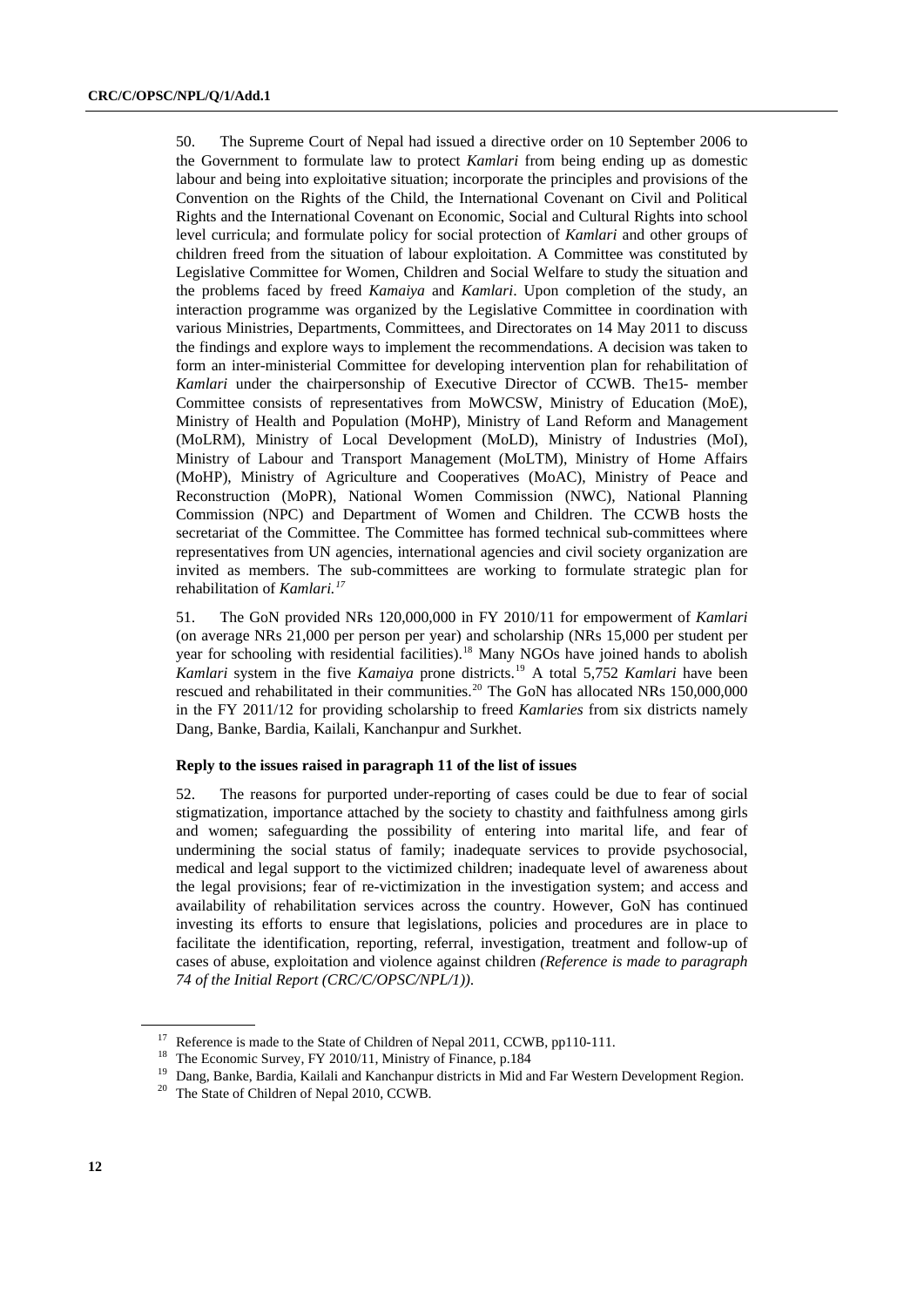53. Out of Court settlement of serious crimes like trafficking is illegal. For any case formally registered and/or reported under the formal system as provided by the law, informal settlement outside the court is not possible.

54. Section 15 (3) of the Human Trafficking (Control) Act, 2007 incorporates provision of imposing additional twenty-five per cent of the punishment in case a person being assigned in public post commits the offence under this Act.

### **Reply to the issues raised in paragraph 12(a), (b) and (c) of the list of issues**

55. As per the provision of Section 14 of the Human Trafficking (Control) Act, 2007, the GoN has established 'Rehabilitation Fund' for rescue, protection and rehabilitation<sup>21</sup> of survivors of human trafficking. It has approved a Guideline for Operation and Management of the Rehabilitation Fund on 27 September 2011. As per Rule 17 of the Regulation (2008) under the Human Trafficking (Control) Act, 2007, the central level Rehabilitation Fund is being managed by the National Committee against Human Trafficking formed under Rule 3 of the Regulation 2008 under the chairpersonship of Secretary of the MoWCSW. Likewise, the National Committee can authorize the District Committee to be formed as per Rule 6 of the Regulation (under the chairpersonship of the Chief District Officer) to establish Rehabilitation Fund as per the necessity (Rule 17.2 of the Regulation). According to the MoWCSW, a total NRs 38, 660,000 has been collected in the central level Rehabilitation Fund (as of 27 February 2012).

56. The GoN has initiated a process of drafting 'Standard Operating Procedure (SOP)' and 'National Minimum Standard (NMS)' for the use of actors and stakeholders engaged in anti-trafficking movement in Nepal.

57. The Juvenile Justice Coordination Committee<sup>22</sup> has developed a comprehensive four year plan on juvenile justice and has elaborated the process of maintaining privacy and confidentiality of juveniles, including child witnesses. Likewise, the Human Trafficking (Control) Act, 2007 incorporates the provisions of protection of witnesses. The National Judicial Academy (NJA) has also formulated a model 'Guidelines for Protection of Witness and Victim in Judicial Proceedings'. A witness protection bill is being drafted.

## **Reply to the issues raised in paragraph 13 of the list of issues**

## **Assistance provided for recovery and social reintegration**

58. As per Section 13(2) of the Human Trafficking (Control) Act, 2007, the GoN has been providing financial and technical support to eight rehabilitation centres established by different organizations in eight districts namely Sindhupalchowk, Khathmandu, Jhapa, Parsa, Chitawan, Rupandehi, Banke and Kailali. It has provided a grant of NRs 18,042,492 to these rehabilitation centres during 2009-2011. Moreover, it has approved a guideline on 27 September 2011 for Operation and Management of the Rehabilitation Centers (as mentioned in Rule 4(1) of the Regulation (2008) of Human Trafficking (Control) Act, 2007). These centres have provided services to a total 807 rescued women and girls in 2009 to 2011 and 54 women and girls are still residing in the centres (as of February 2012). The following table provides detailed information:

<sup>21</sup>As per the guideline, the fund could be utilized for providing services to the victims including (i) rescue, (ii) medical treatment, (iii) family reunification, (iv) legal remedies, (v) education and vocational training, (vi) seed money for income generation, and (vii) for providing shelter, food and clothing in the transit centres.

 $22$  The Committee was formed according to Rule 22 of Juvenile Justice (Procedural) Rules, 2007.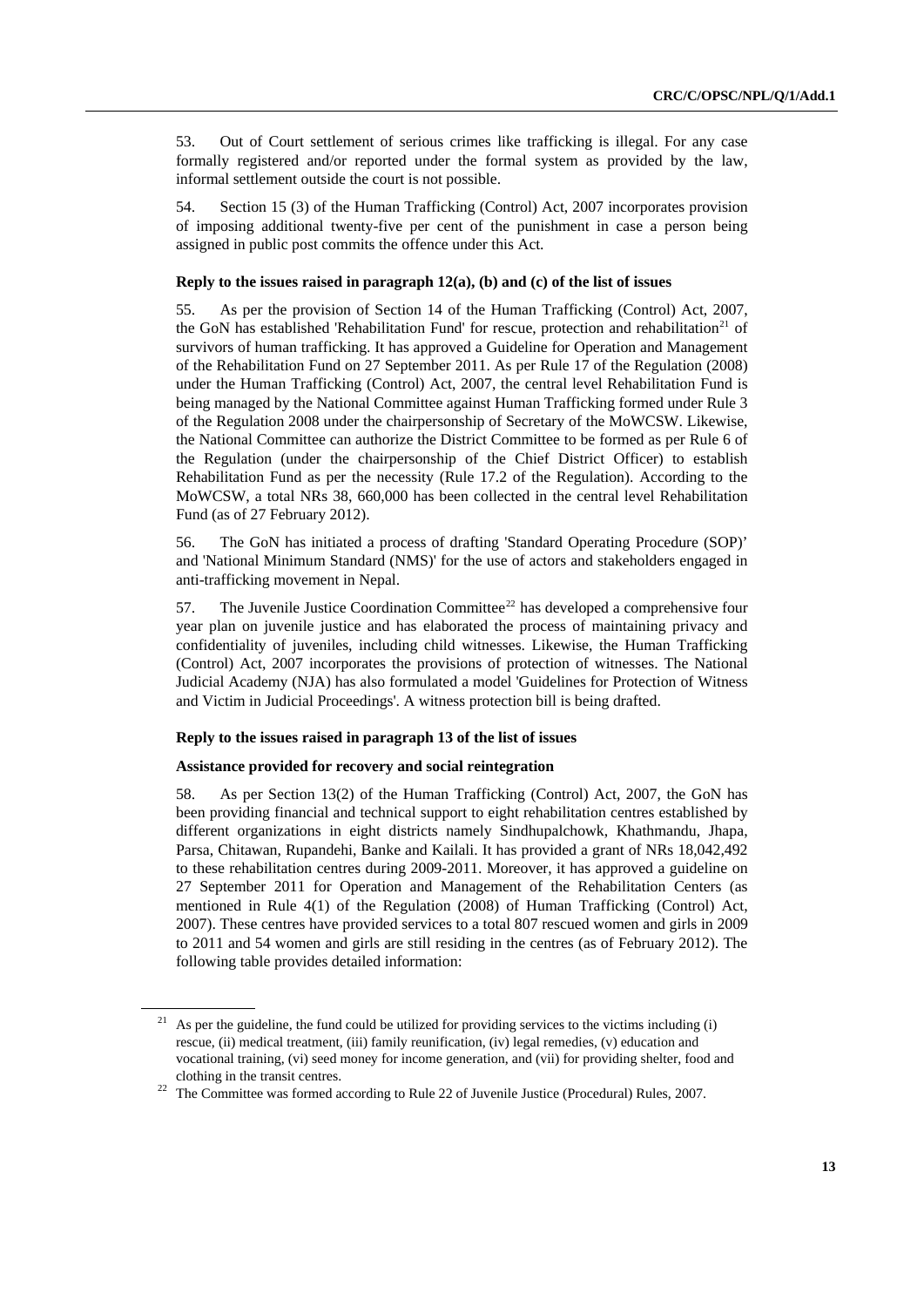## Table-4

#### **Rehabilitation centres and service provided to survivors**

| Responsible organization for<br>running rehabilitation centre         | <b>District</b> | No. of people<br>rehabilitated in the centre in<br>2010-11 | No. of<br>people in<br>$2010$ July | No. of<br>people<br>rescued in | No. of people<br>residing in the<br>centres (as of<br>2011-12 February 2012) |
|-----------------------------------------------------------------------|-----------------|------------------------------------------------------------|------------------------------------|--------------------------------|------------------------------------------------------------------------------|
| Maiti Nepal Transit<br>Home, Bhairahawa                               | Rupandehi       | 177                                                        | 5                                  | 55                             | 9                                                                            |
| Gramin Mahila Srijanshil<br>Pariwar (Rural Women)<br>Creative Family) | Sindhupalchowk  | $\theta$                                                   | $\overline{0}$                     | 41                             | 1                                                                            |
| Adarsha Nari Bikas<br>Kendra (Ideal Women<br>Development Centre)      | Chitwan         | 12                                                         | 8                                  | 27                             | 5                                                                            |
| <b>ABC</b> Nepal                                                      | Kathmandu       | 25                                                         | 18                                 | 35                             | $\Omega$                                                                     |
| Saathi                                                                | Banke           | 50                                                         | 12                                 | 22                             | 12                                                                           |
| Maiti Nepal Branch<br>Office, Parsa                                   | Parsa           | 28                                                         | 9                                  | 28                             | $\Omega$                                                                     |
| Srijanshil Samaj (Creative<br>Society)                                | Kailali         | 30                                                         | 6                                  | 28                             | 4                                                                            |
| Maiti Nepal Branch<br>Office, Jhapa                                   | Jhapa           | 116                                                        | 42                                 | 47                             | 23                                                                           |
| <b>Total</b>                                                          |                 | 438                                                        | 86                                 | 283                            | 54                                                                           |

*Source:* Ministry of Women, Children and Social Welfare

59. The GoN is implementing programmes on combating trafficking in persons in close collaboration with development partners. Such programmes aims at (a) strengthening protection services for survivors of trafficking in persons; (b) building capacity of judiciary and law enforcement agencies to effectively enforce legal measures and increase prosecution as per the provisions of the Human Trafficking (Control) Act, 2007 and (c) preventing trafficking by building awareness among groups that are vulnerable to sex and labour trafficking.

60. The MoWCSW and Department of Women and Children are implementing awareness raising, rescue and social re-integration programmes for the survivors of trafficking. Likewise, efforts are underway for prevention of children at-risk through mobilizing community based child protection mechanisms, particularly, PLCs, VCPC, Child Labour Monitoring Committees, Mother's Groups, and Children's Clubs.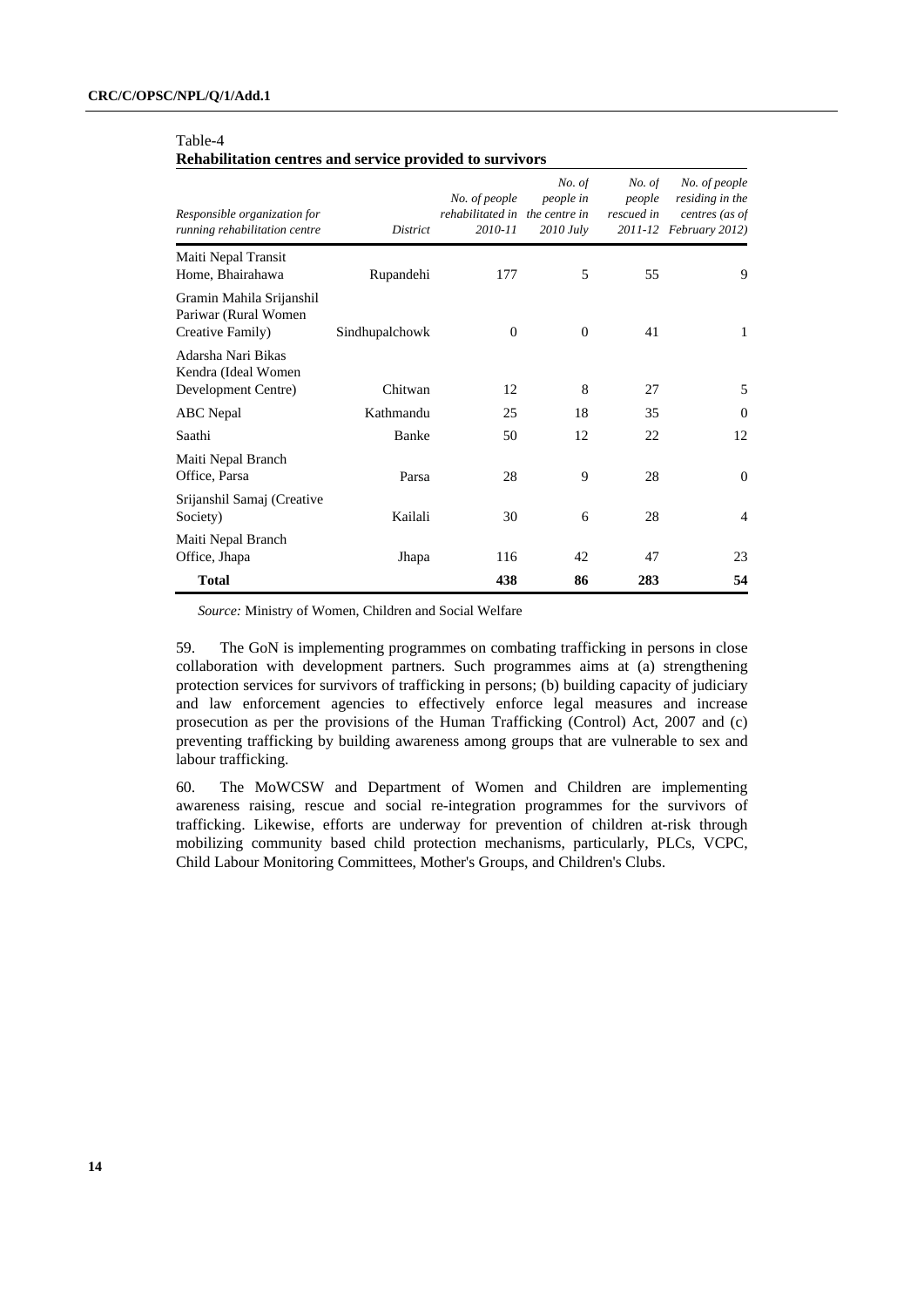# **Annex I**

Budget Estimate in the Revised NPA for Children (in NRs, millions)

| <i><b>Objectives</b></i>                   | 2005-07    | 2008-12 | $2013 - 15$ | $2005 - 15$ |
|--------------------------------------------|------------|---------|-------------|-------------|
| Amendment of Law                           | 5          | 10      | 5           | 20          |
| Organizational Development                 | 1000       | 4000    | 2000        | 7000        |
| Health and HIV, AIDS                       | 4000       | 13000   | 8000        | 25000       |
| Education                                  | 9000       | 25000   | 18000       | 52000       |
| Rehabilitation and Social<br>Reintegration | 1000       | 3500    | 1500        | 6000        |
| Protection                                 | 1000       | 3000    | 2000        | 6000        |
| Family and Community<br>Development        | 2000       | 6000    | 3000        | 11000       |
| Human Resource and Capacity<br>Development | 2000       | 6000    | 3000        | 11000       |
| Advocacy and Awareness raising             | 500        | 1000    | 500         | 2000        |
| <b>Information Management System</b>       | <b>200</b> | 1000    | 500         | 1700        |
| <b>Study and Research</b>                  | 200        | 600     | 300         | 1100        |
| Others                                     | 500        | 1500    | 1000        | 3000        |
| <b>Total</b>                               | 21405      | 64610   | 29805       | 125820      |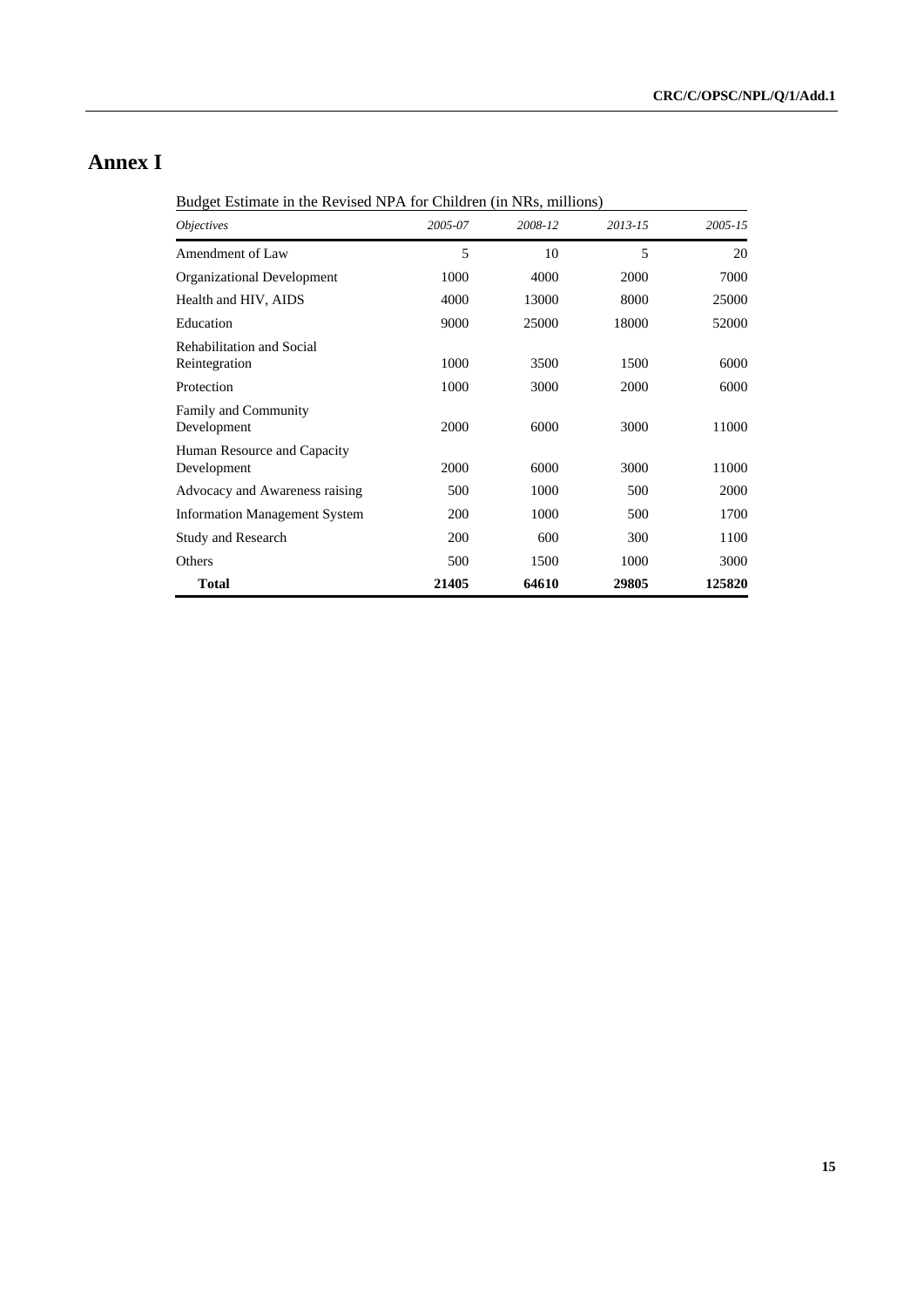# **Annex II**

## **List of abbreviations**

| <b>CCWB</b>   | Central Child Welfare Board                     |
|---------------|-------------------------------------------------|
| <b>CDO</b>    | <b>Chief District Officer</b>                   |
| CFLG          | Child Friendly Local Governance                 |
| CSOs          | Civil Society Organizations                     |
| <b>DCPC</b>   | <b>District Child Protection Committee</b>      |
| <b>DCWB</b>   | District Child Welfare Board                    |
| <b>DDC</b>    | <b>District Development Committees</b>          |
| DWC           | Department for Women and Children               |
| FY            | <b>Fiscal Year</b>                              |
| GoN           | Government of Nepal                             |
| ILО           | International Labour Organization               |
| <b>MoAC</b>   | Ministry of Agriculture and Cooperatives        |
| MoE           | Ministry of Education                           |
| <b>MoFA</b>   | Ministry of Foreign Affairs                     |
| MoHA          | Ministry Home Affairs                           |
| MoHP          | Ministry of Health and Population               |
| MoI           | Ministry of Industries                          |
| MoLD          | Ministry of Local Development                   |
| MoLJ          | Ministry of Law and Justice                     |
| MoLRM         | Ministry of Land Reform and Management          |
| MoLTM         | Ministry of Labour and Transport Management     |
| <b>MoPR</b>   | Ministry of Peace and Reconstruction            |
| <b>MoWCSW</b> | Ministry of Women, Children and Social Welfare  |
| NGO.          | Non-governmental organization                   |
| NHRC          | National Human Rights Commission                |
| <b>NJA</b>    | National Judicial Academy                       |
| <b>NMS</b>    | National Minimum Standard                       |
| <b>NPA</b>    | National Plan of Action                         |
| <b>NPC</b>    | <b>National Planning Commission</b>             |
| <b>NWC</b>    | <b>National Women Commission</b>                |
| OSRT          | Office of the Special Rapporteur on Trafficking |